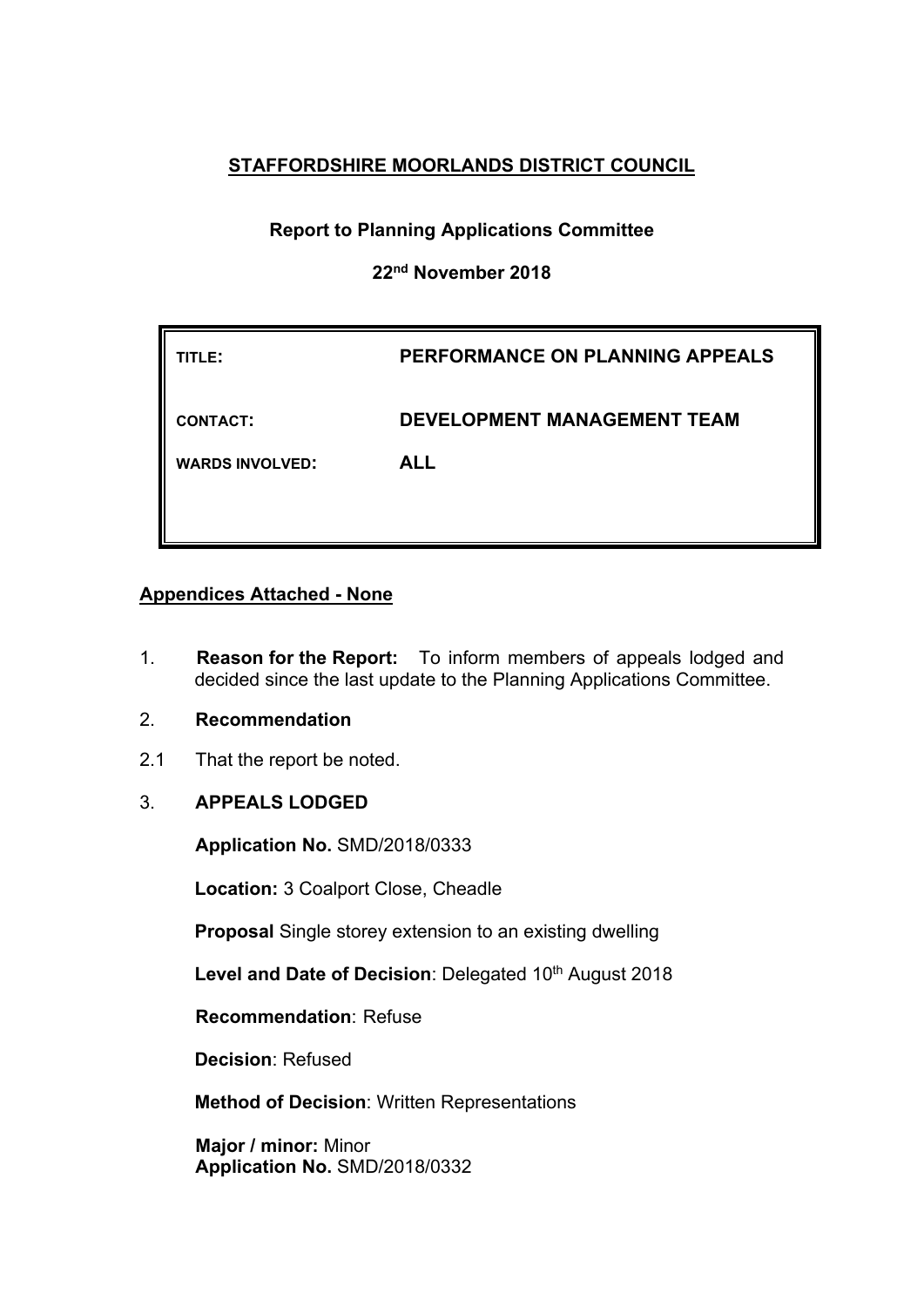**Location:** 1 Moorville Cottages, Leek Road, Cellarhead

**Proposal** Conservatory to rear

**Level and Date of Decision**: Delegated 27th July 2018

**Recommendation**: Refuse

**Decision**: Refused

**Method of Decision**: Written Representations

**Major / minor:** Minor

**Application No.** SMD/2018/0301

**Location:** Limerick Farm, Devils Lane, Longsdon

**Proposal** Proposed First Floor Extension with External Alteration to North Elevation and Internal Alterations

**Level and Date of Decision**: Delegated 20th July 2018

**Recommendation**: Refuse

**Decision**: Refused

**Method of Decision**: Written Representations

**Major / minor:** Minor

## **4. APPEAL DECISIONS RECEIVED**

**Application No.** SMD/2018/0236

**Location:** Well Lane, Gillow Heath, Staffordshire, ST8 6QU.

**Proposal** Alteration to existing roof to raise ridge height and new vehicular access point

**Level and Date of Decision**: Delegated 14th June 2018

**Recommendation**: Refuse

**Decision**: Refused

**Appeal Decision and Date**: Dismissed 18th September 2018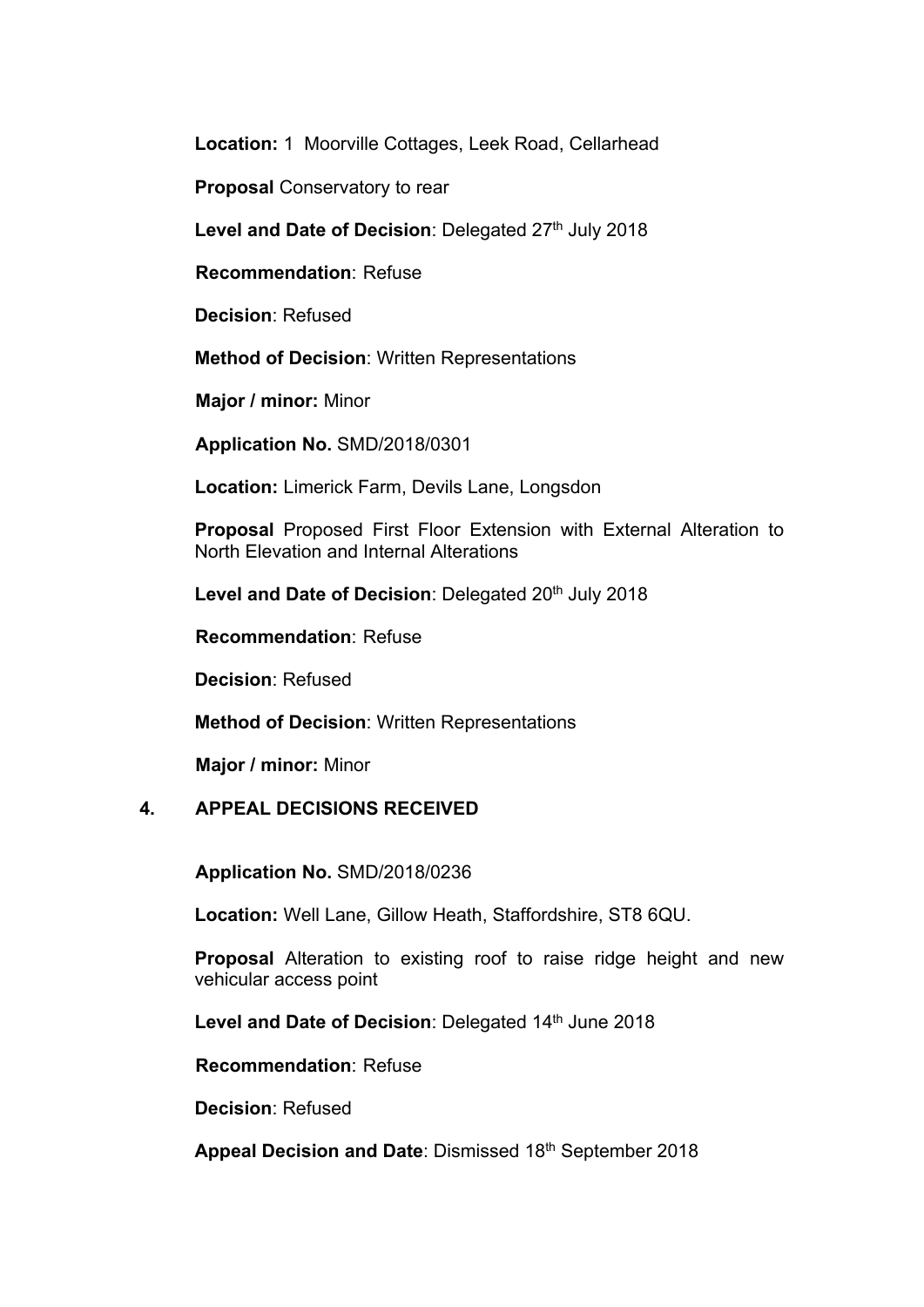**Method of Decision**: Written Representations

**Major / minor:** Minor

**Inspector:** David Fitzsimon MRTPI

**Costs awarded:** No

#### **Main Issues:**

 The main issue in the case is the effect of the proposal on the character and appearance of the street scene.

## **Conclusions:**

The Inspector concluded:

• The excavated driveway would enable cars to be parked at a much lower ground level than the current driveway, but to my mind, the existing parking arrangements are not incongruous in the context of this suburban location. Whilst the garage itself would be set back from the highway, the excavated driveway would be readily visible from the public domain, from where it would appear noticeably out of keeping with the driveway arrangements of the surrounding dwellings. As a result, I consider that the overall character and appearance of the street scene would be unduly harmed, irrespective of the fact that it does not benefit from any special designation.

## **Officer Comment:**

 This is a good decision for the Council and shows that the Inspectorate are giving considerable weight to achieving good design.

#### **Application No.** SMD/2017/0516

**Location:** Highfield House, School Lane, Longsdon, Staffordshire, ST9

9QS

**Proposal**: proposed dwelling

**Level and Date of Decision**: Delegated 6 th September 2017

**Recommendation**: Refuse

**Decision**: Refused

**Appeal Decision and Date**: Dismissed 20th September 2018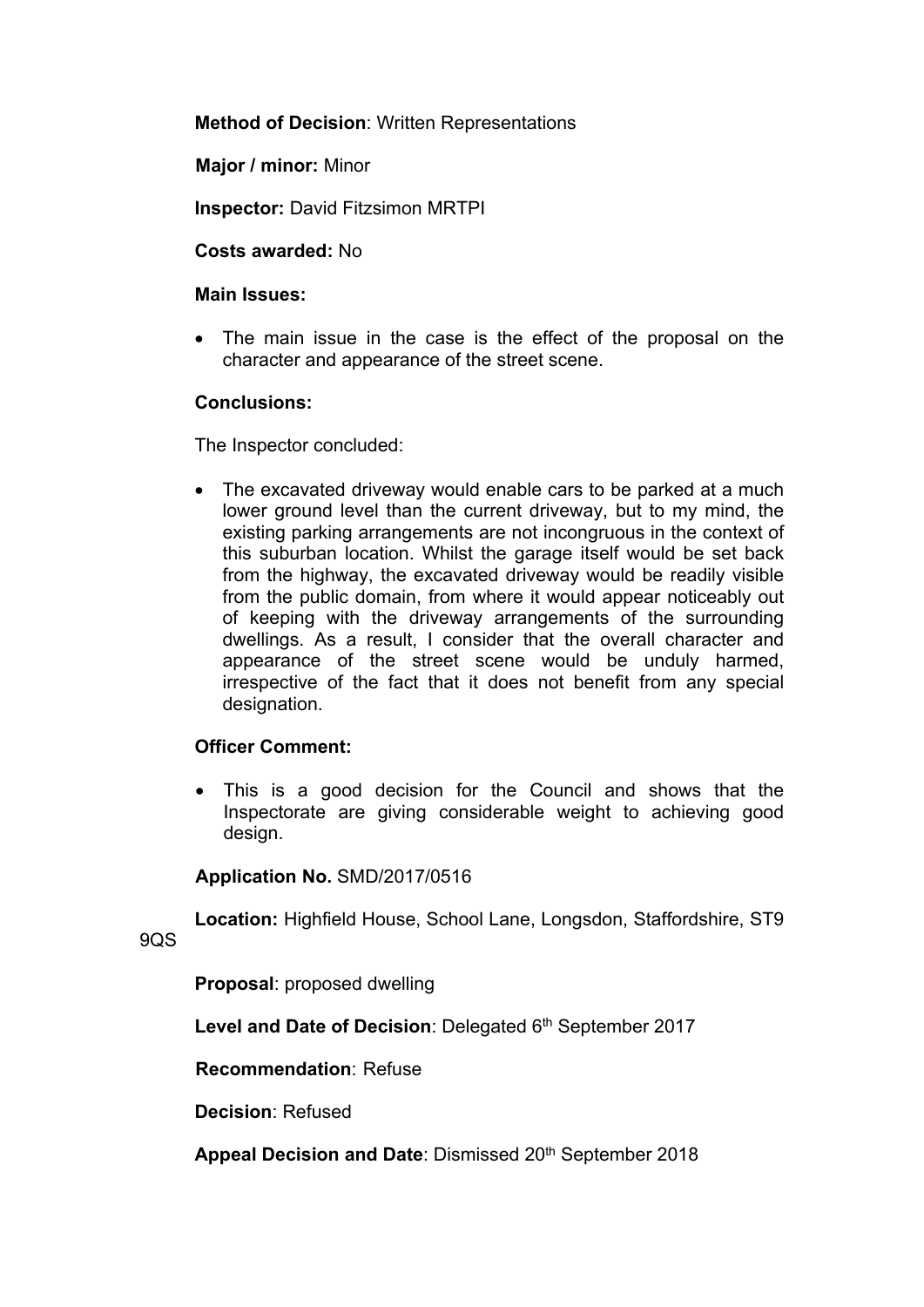**Method of Decision**: Written Representations

**Major / minor:** Minor

**Inspector:** Beverley Wilders BA (Hons) PgDurp MRTPI

**Costs awarded:** No

#### **Main Issues:**

- Whether the proposal would be inappropriate development in the Green Belt, having regard to the Framework and any relevant development plan policies;
- The effect of the proposal on the openness of the Green Belt:
- Effect on the character and appearance of the area
- Would the harm by reason of inappropriateness, and any other harm, be clearly outweighed by other considerations. If so, would this amount to the very special circumstances necessary to justify the proposal.

## **Conclusions:**

- Paragraph 145 of the Framework states that whilst the construction of new buildings in the Green Belt is normally inappropriate development, exceptions to this include limited infilling in villages.
- The Framework does not include a definition of the term "infilling" and it appears from the evidence that neither does the CS. Consequently in determining the appeal I consider it reasonable to apply the ordinary meaning to the word infill, which is to block up a space or hole. In this case whilst there are other buildings near to the site, the arrangement of these is such that the proposal would not be infilling in a village as is permitted by paragraph 145 of the Framework. In particular the agricultural buildings to the rear and side of the site are set well back from School Lane meaning that rather than infilling development along and fronting the lane, the proposal would extend it.
- A fundamental aim of Green Belt policy, as set out in paragraph 134 of the Framework, is to keep land permanently open. The construction of the proposed dwelling of the indicative scale would result in additional built development and its footprint and bulk would inevitably lead to a loss of openness notwithstanding that there are a number of existing structures within the appeal site and some nearby built development. I therefore conclude that the proposal would lead to significant harm to the openness of the Green Belt.
- I am satisfied that a dwelling could be erected on the site in the position shown without significant detriment to the character and appearance of the area.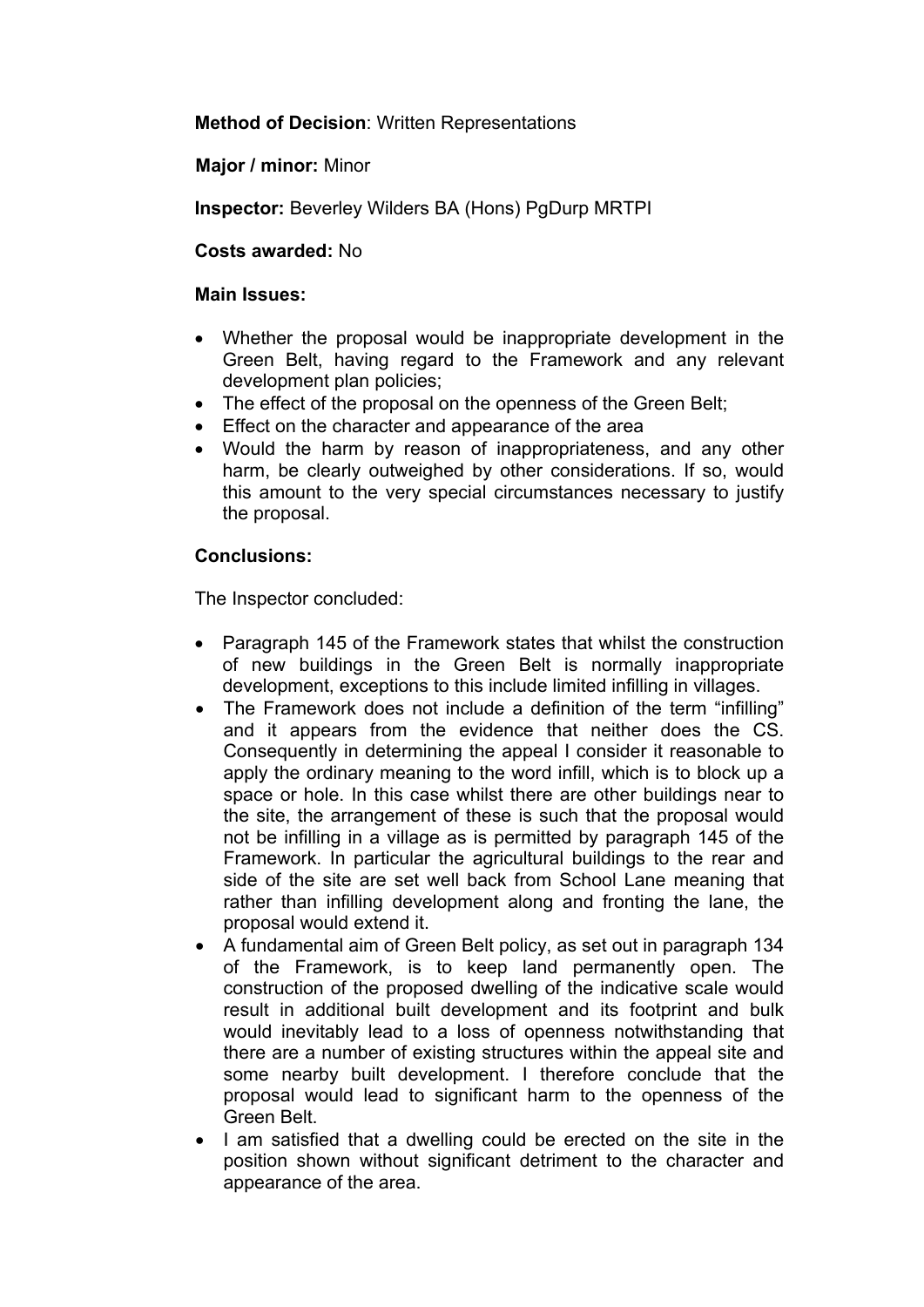The very special circumstances necessary to justify the development therefore do not exist

## **Officer Comment:**

- This is a good decision for the Council and reinforces the strong stance which the Council has applied in resisting inappropriate development in the Green Belt. It also provides a useful steer on what constitutes a "infilling".
- Also worthy of note is that she considered that whilst a dwelling could be accommodated without harm to the character and appearance of the area this was insufficient to outweigh the provisions of Green Belt policy and harm to openness and harm to the Green Belt in principle by way of inappropriateness.

## **Application No.** SMD/2018/0183

**Location:** 12 Kent Drive, Endon, Staffordshire, ST9 9EH

**Proposal**: first floor extension over the existing garage to form a master bedroom suite at 12 Kent Drive, Endon, Staffordshire, ST9 9EH

**Level and Date of Decision**: Delegated 23rd May 2018

**Recommendation**: Refuse

**Decision**: Refused

**Appeal Decision and Date**: Dismissed 3 rd October 2018

**Method of Decision**: Written Representations

**Major / minor:** Minor

**Inspector:** Kevin Savage BA MPlan MRTPI

**Costs awarded:** No

#### **Main Issues:**

The main issue is whether the proposal would affect the living conditions of occupants of the neighbouring property at 19 Cedar Crescent.

#### **Conclusions:**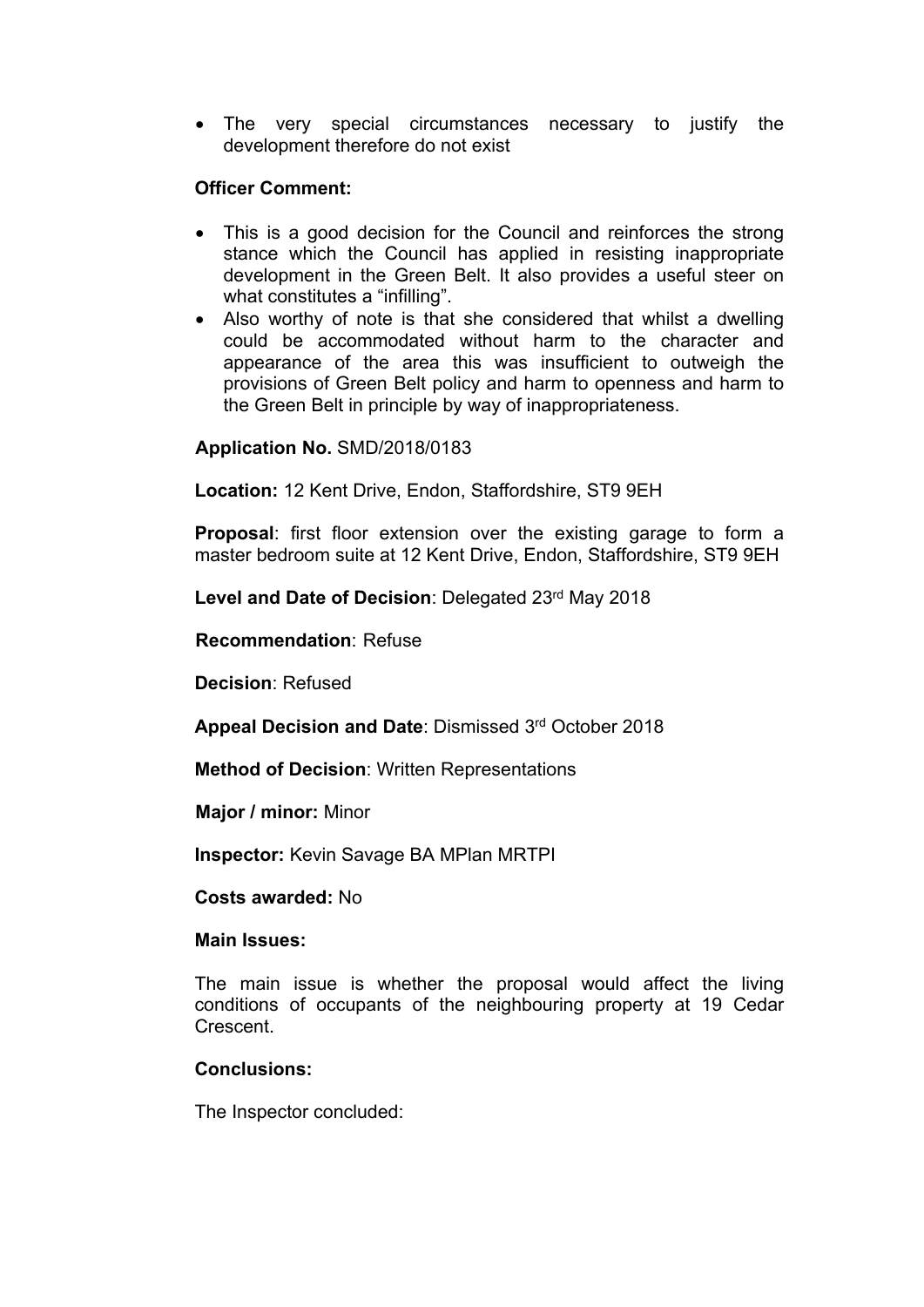- The first floor rear window of the proposed scheme would be the same width as that approved, and the position on the rear wall would be the same. The greater extent of the glazing now proposed would, however, create a more prominent feature within the rear elevation, visible at close range from the neighbouring garden below.
- Although the proposed window would be orientated towards the rear, and not directly towards the garden of 19 Cedar Crescent, the introduction of French doors and a Juliet balcony would mean the window would be likely to be used more frequently. Indeed, enjoyment of the view is put forward by the appellants as a reason for the proposed window. Occupants leaning out over the balcony would have unencumbered views at close range over the neighbouring garden. When open, the doors would also create an impression of activity within the room, with a resulting perception of overlooking for users of the neighbouring garden.
- In contrast, under the approved scheme, views would most likely be from within the room, through the glass, which would restrict the angle and directness of the views. Although the neighbouring garden would be visible, these views would not be intrusive, nor would the form of the window encourage prolonged views, as is the intention with the French doors and balcony. I therefore find that the proposed scheme would differ materially from the approved scheme in this respect, creating more direct, invasive overlooking, and a perception of overlooking given the form of the window.

## **Officer Comment:**

 This is a good decision for the Council and it is encouraging to note that the Inspectorate have supporting the Council in seeking to protect the amenity of its residents.

## **Application No.** SMD/2017/0268

**Location:** 1 Royal Cottages, Biddulph Common.

**Proposal**: conversion and alteration of existing redundant outbuilding to dwelling

**Level and Date of Decision**: Delegated 24th November 2017

#### **Recommendation**: Refuse

**Decision**: Refused

**Appeal Decision and Date**: Dismissed 16th October 2018

**Method of Decision**: Written Representations

**Major / minor:** Minor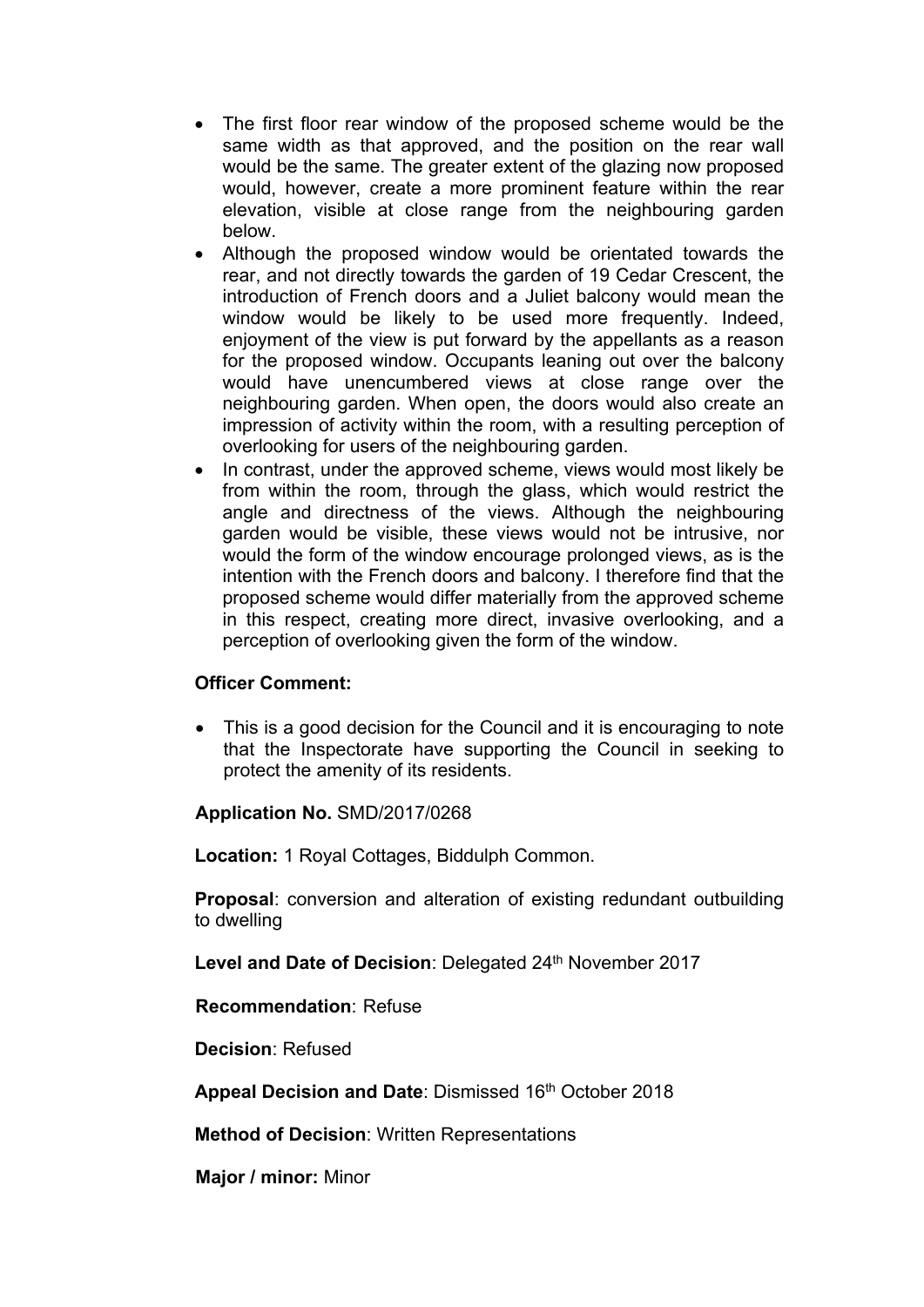## **Inspector:** Kevin Savage BA MPlan MRTPI

## **Costs awarded:** No

## **Main Issues:**

- whether the proposal would be inappropriate development in the Green Belt for the purposes of the development plan and the Framework; and
- whether the proposed development would provide a suitable location for housing, having regard to the provisions of the development plan and the accessibility of services and facilities.

## **Conclusions:**

- Paragraph 146 lists certain forms of development which are not inappropriate in the Green Belt provided they preserve its openness and do not conflict with the purposes of including land within it. The list includes (d) the re-use of buildings, provided that the buildings are of permanent and substantial construction, and (e) material changes of use of land.
- The building is of permanent and substantial construction. Consequently, in principle, the proposal would not be inappropriate development unless it would have a greater impact on Green Belt openness and the purposes of including land within it.
- The Council in its delegated report found that the proposal would not conflict with the five purposes of the Green Belt1, and I do not reach a different view in these respects. I therefore consider that in both spatial and visual terms the proposal would not have a greater impact on the openness of the Green Belt, nor would it conflict with the purposes of including land within the Green Belt..
- Paragraph 79 of the Framework2 indicates that development of isolated homes in the countryside should be avoided, unless specific circumstances are met. Of these, the appellant argues that the proposal would meet criterion c), that the development would reuse redundant or disused buildings and enhance its immediate setting
- The development would re-use an existing building. However, whilst the appellant may have chosen not to continue using the workshop within the building, I observed that it nevertheless was still being used for the storage of various equipment and materials, and in this respect is still serving a purpose. Therefore, I do not consider the building to be redundant or disused for the purposes of the Framework.
- the creation of a dwelling raises the possibility of further domestic features and paraphernalia being added to the building.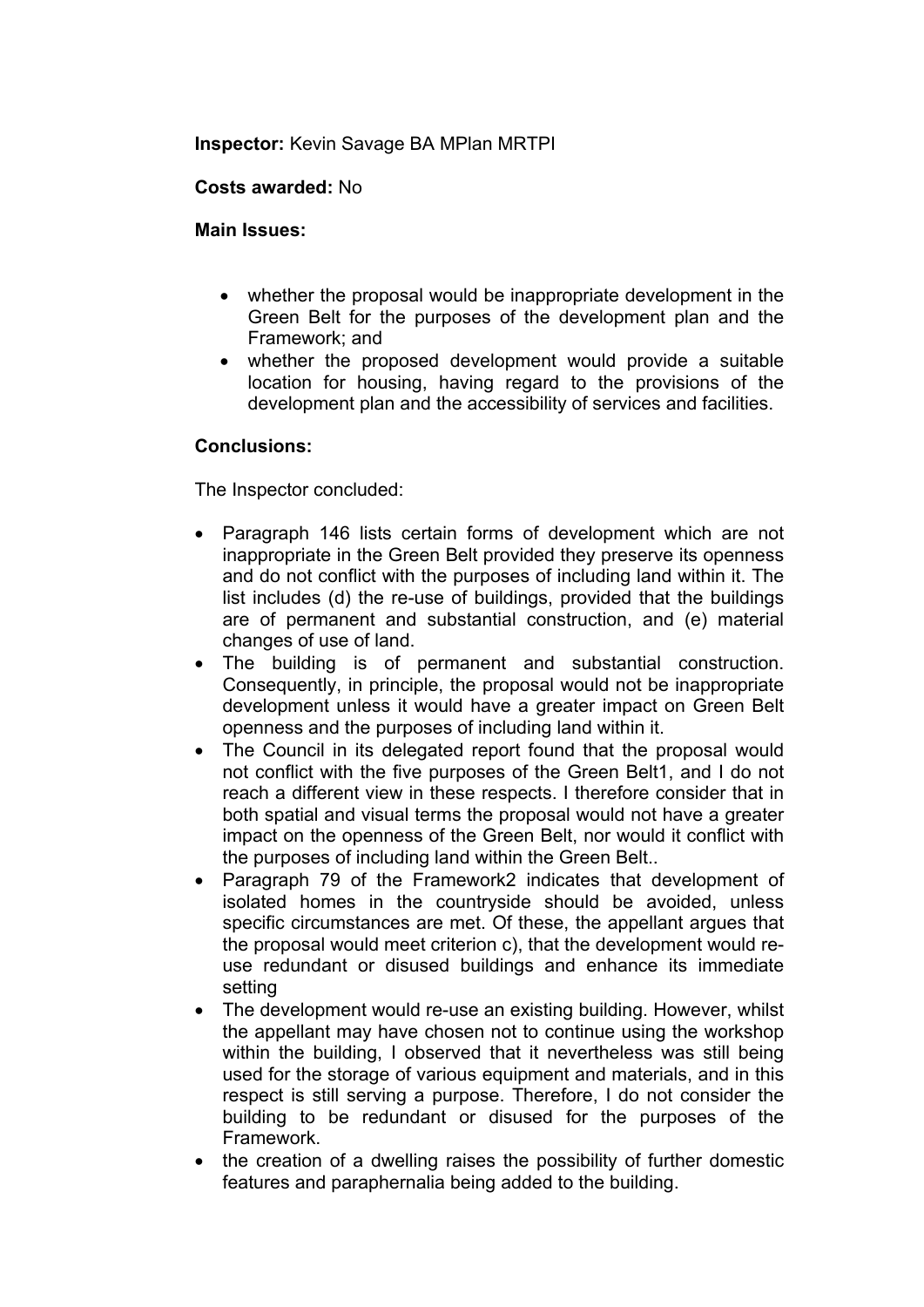- I am not persuaded, therefore, that the proposal would lead to a demonstrable enhancement to the character and appearance of the area.
- In locational terms, the appellant indicates the site is some 2.5 miles from Biddulph and the village of Biddulph Moor. Whilst these are not long distances in absolute terms, the access to these services would be via a narrow, unmade lane in Troughstones Road which would create difficulties for access, particularly in poor weather, and occupants would be wholly reliant on private modes of transport.
- The proposal would not, therefore, represent an appropriate location for housing

## **Officer Comment:**

 This is a good decision for the Council and encouraging that the Inspector has supported the Council not only on sustainability but also character and appearance grounds.

# **Application No.** DET/2018/0002

**Location:** Hayes Gate Farm, Star Bank, Oakamoor, Staffordshire, ST10 3BN

**Proposal**: Change of use of an agricultural building to a dwellinghouse (Class C3)

**Level and Date of Decision**: Delegated 15th March 2018

**Recommendation**: Refuse

**Decision**: Refused

**Appeal Decision and Date**: Dismissed

**Method of Decision**: Written Representations

**Major / minor:** Minor

**Inspector:** Kevin Savage BA MPlan MRTPI

**Costs awarded:** No

#### **Main Issues:**

• The main issues in this case are whether the proposal would be permitted development under Schedule 2, Part 3, Class Q of the GPDO; and if so, whether the effects of the development are such as to require refusal of prior approval under paragraphs Q.2.(1) and W.(3).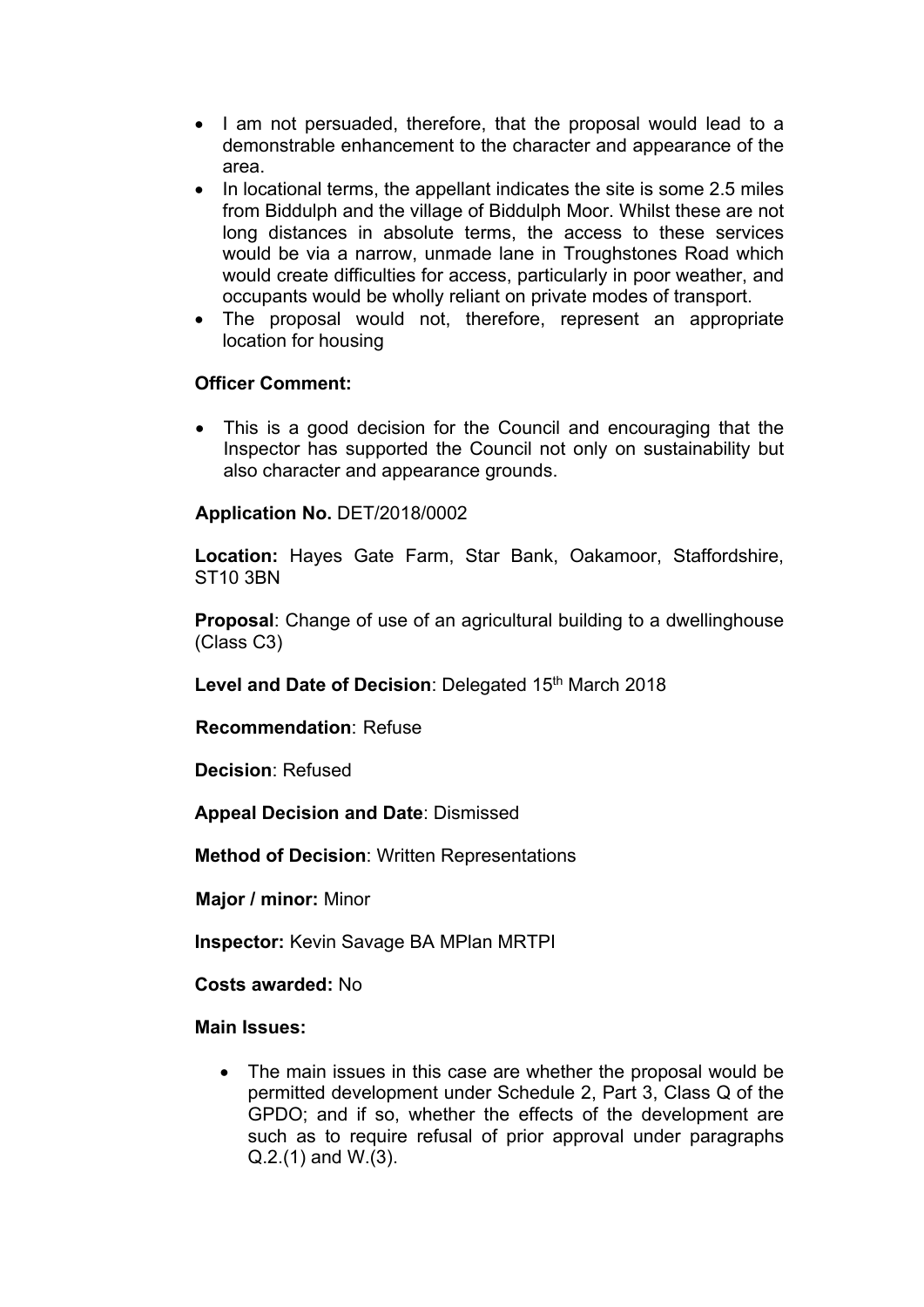# **Conclusions:**

The Inspector concluded:

- I consider that the proposed building operations would fall within the definition set out in Class Q.1 (i) and that they would not go beyond what would be reasonably necessary for the appeal building to function as a dwellinghouse.
- the proposal would be acceptable with respect to matter (f) of Paragraph Q.2.(1) relating to the design or external appearance of the building. In reaching this view, I have had regard to the National Planning Policy Framework8, so far as it is relevant to the subject matter of the prior approval, and find no conflict with its design related aims, set out principally in Chapter 12.

# **Officer Comment:**

- This is a disappointing decision for the Council and does not represent a good quality assessment by the Planning Inspectorate.
- The Inspector (within paragraph 8 of his decision) makes reference to paragraph 105 of the Planning Practice Guidance but it seems that he has referred to the out of date paragraph. The first version of para 105 stated that it is only where the existing building is *structurally strong enough* to take the loading which comes with the external works to provide for residential use that the building would be considered to have the permitted development right.
- Updated para 105 (June 2018) says that 'It is not the intention of the permitted development right to allow rebuilding work which would go beyond what is *reasonably necessary* for the conversion of the building to residential use. Therefore it is only where the existing building is already *suitable* for conversion to residential use that the building would be considered to have the permitted development right.'
- Para 105 was updated in June 2018 and this was referred to in the Council's appeal statement.
- The Inspector discusses in his decision (including paras 11 and 12) the structural strength of the building to be converted (old para 105) but this test seems to have moved from just structural soundness to suitability.

## **Application No.** SMD/2017/0694

**Location:** High View, Sutherland Road, Longsdon, Staffordshire, ST9 9QD.

**Proposal**: Change of use of an agricultural building to a dwellinghouse (Class C3)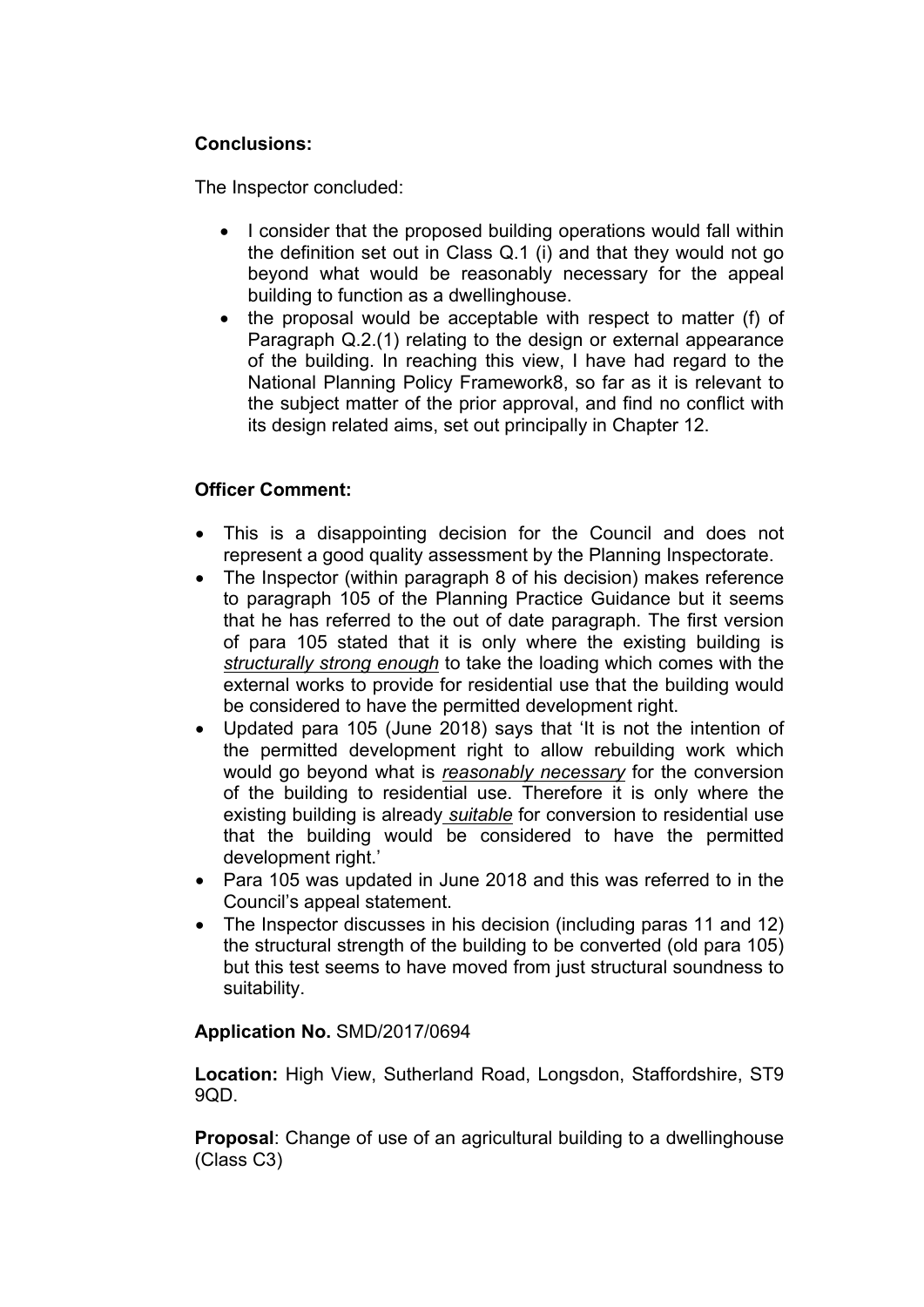Level and Date of Decision: Delegated 11<sup>th</sup> January 2018

**Recommendation**: Refuse

**Decision**: Refused

**Appeal Decision and Date**: Dismissed

**Method of Decision**: Written Representations

**Major / minor:** Minor

**Inspector:** Kevin Savage BA MPlan MRTPI

**Costs awarded:** No

#### **Main Issues:**

- Whether the proposal would be inappropriate development in the Green Belt, having regard to the Framework and any relevant development plan policies;
- The effect of the proposal on the openness of the Green Belt;
- **Effect on the character and appearance of the area**
- Would the harm by reason of inappropriateness, and any other harm, be clearly outweighed by other considerations. If so, would this amount to the very special circumstances necessary to justify the proposal.

# **Conclusions:**

- Although Longsdon does not have a defined village boundary, the Council accepts that the site lies within the village, but argues that the siting of the dwelling would not amount to 'limited infilling', due to the extent of the gap between the site and Stone Barn Farm, the next property to the north. The appellant states that the location of the appeal site in the heart of the village would constitute infill development.
- There is no definition of 'infill' within national policy or any local policy or guidance to which I have been referred. However, a straightforward interpretation of the term would indicate that the development would occupy a gap between two buildings or developments. In this case, there is an existing dwelling to one side, High View, whilst to the north is a plot of land undeveloped and open except for a small, single storey garage to the front.
- Beyond this is a tall outcrop of land covered in woodland trees, and then an open field until Stone Barn Farm is reached. Whilst I accept the outcrop acts as a physical and visual barrier within the space between the appeal site and Stone Barn Farm, the gap between the